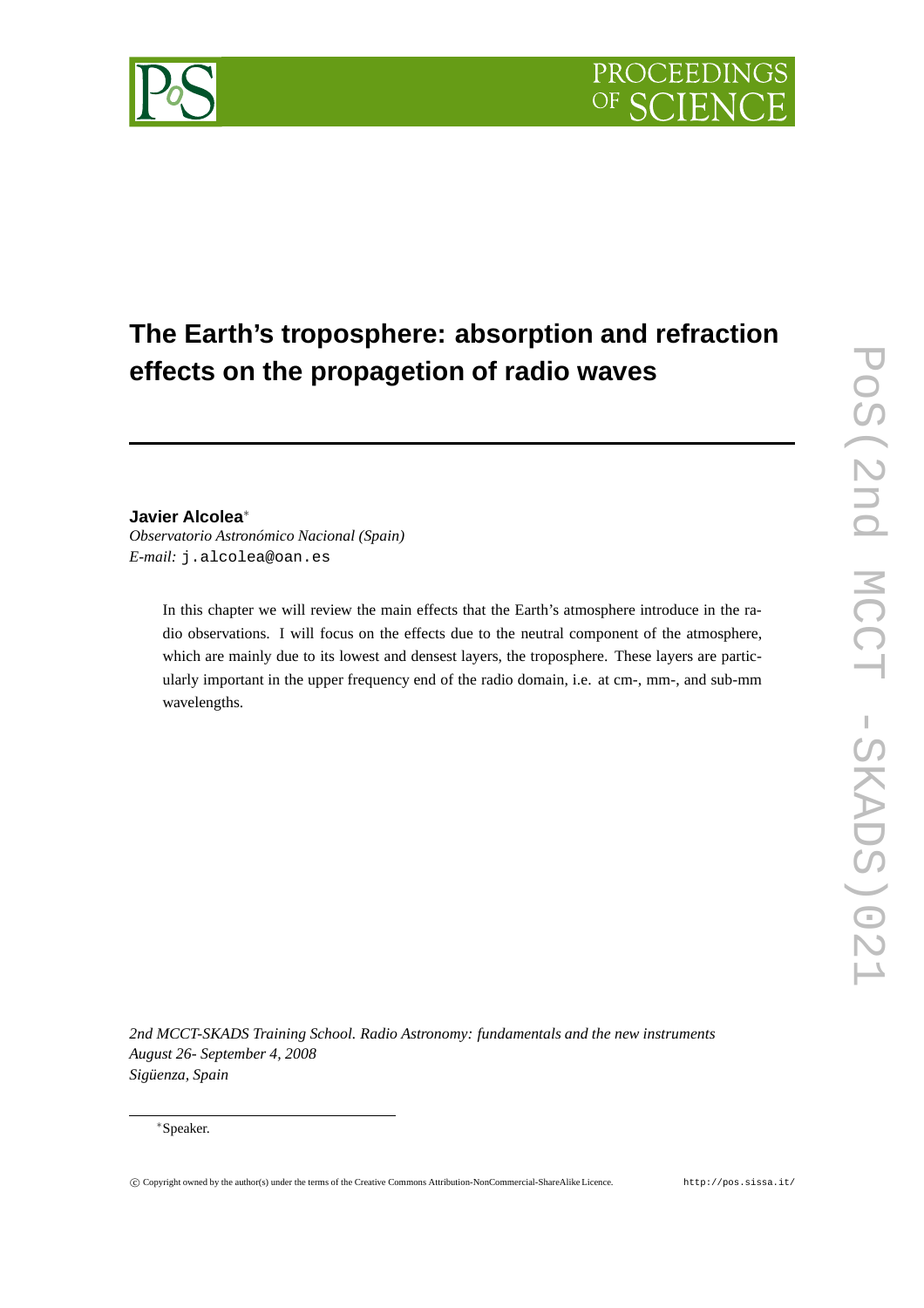



**Figure 1:** Sketch showing the structure and different layers of the Earth's atmosphere.

#### **1. Introduction: The Earth's Atmosphere**

The Atmosphere is the gas cocoon that surrounds the solid Earth. It extends up to heights of 10,000 km (from the Earth surface) in its outer layers. Close to the solid surface of the Earth, the atmosphere is mostly made of molecular gas, whereas in its outermost layers partially ionized gas dominates. The atmosphere is divided into several layers along its height. The separation between the different layers is made based on the dependence of the temperature with the altitude, the sign of the temperature gradient, and on its composition (degree of ionization, etc., see Fig. 1).

The existence of the atmosphere has some obvious pros: it moderates the temperature changes between day and night; it partially blocks dangerous (for the existence of life) solar radiation from penetrating down to the Earth surface; it allows the breathing of terrestrial animals and plants and the photosynthesis process; it allows the existence of the water cycle; it warms a little bit the Earth's temperature thanks to the original (not the man made) "Greenhouse effect". However, the atmosphere may also represent a major drawback for ground based observational Astronomy: it absorbs part of the incoming radiation from outer space; it disperses and refracts the radiation that penetrates; and it also introduces extra delays in the propagation of the incoming radiation.

# **2. The Earth's troposphere**

At lower frequencies, cm-wavelengths and below, the main effect in EMW propagation comes from the ionized part of the atmosphere: the ionosphere. These effects have been discussed already elsewhere in these proceedings. At higher frequencies, cm, mm, submm-wavelengths, IR, visible, UV and beyond, the main effect in EMW propagation is due to the lowest and densest layer of the atmosphere: the troposphere.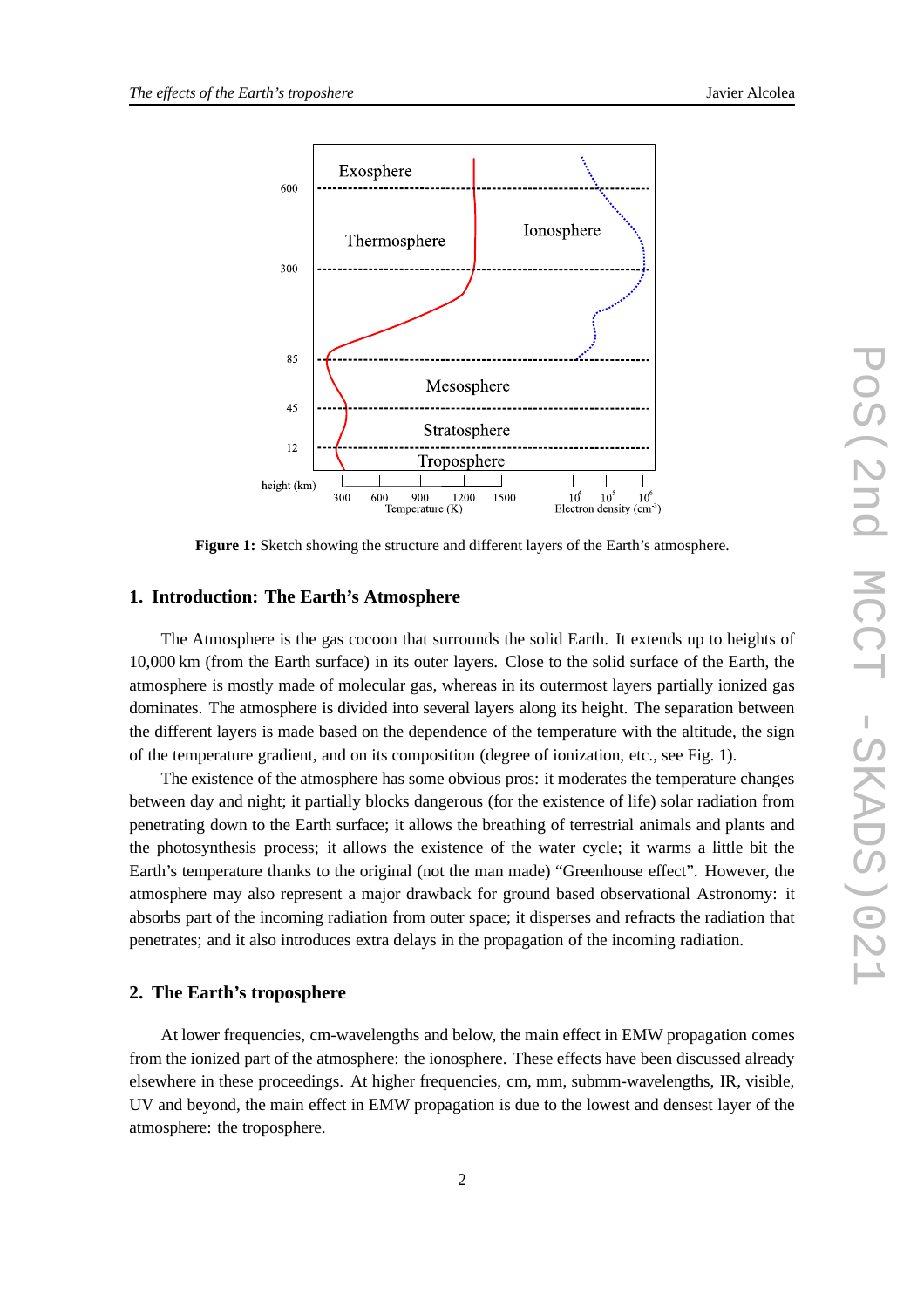The troposphere mainly consist in molecular and noble gases, whit traces droplets, ice crystals, aerosols, dust particles and other small particles (e.g. bacteria, ashes). If we forget about these droplets and small particles we have the so called "clean air", consisting in just a mixture of gases.

The "clean air" is divided into "wet clean air" (or just wet air) and "dry clean air" (or just dry air). Wet air is just the content of water vapor in the air, while the dry air accounts for all the rest of the gas components of the troposphere. This separation is made because, by far, the most variable component of the clean air is water vapor. In this way we separate the air in a nearly constant and a highly variable components.

In average, the standard composition of the dry air in the troposphere is:  $N_2$  78.1% (in volume),  $O_2$  20.9%, Ar 0.93%,  $CO_2$  0.033%, Ne 0.0018%, He 0.0005%, and traces of other minor components. The wet air, i.e.  $H_2O$  can be highly variable, though it never surpasses 1% in mass of the total content of clean air. Normally the  $H_2O$  content is measured in units of the total amount of precipitable water vapor "pwv", which is given in mm, or in terms of its partial pressure,  $p_w$ .

Roughly speaking, the dry massive component of the air is in hydrostatic equilibrium, hence following the equations:

$$
\frac{dp}{dh} = -gp \quad ; \quad p = \rho \frac{RT^e}{M_a}
$$

where *g* is the gravitational acceleration on Earth, *p* is the pressure,  $\rho$  is the particle density,  $T^e$  is the temperature, and  $M_a$  is the average mass of the air molecules.  $R$  is the "gas constant". In the standard model for the troposphere, the temperature decreases linearly with the altitude *h*

$$
T^{\rm e} = T_0^{\rm e} - b(h - h_0)
$$

If we just consider small changes in altitude we find Laplace's hydrostatic equation.

$$
\frac{\rho}{\rho_0} = \frac{p}{p_0} = \exp -h/H_0 \quad ; \quad H_0 = \frac{RT^e}{M_a g} = 8.4 \, (\text{km}) T(\text{K}) / 288
$$

*H*<sub>0</sub> is named the scale height of the atmosphere. For water vapor, i.e., the wet air, the scale height is smaller, ∼ 2.5 km, because it is dominated by fast evaporation/condensation processes and not by the hydrostatic equilibrium equations.

#### **3. Transmission and absorption across the troposphere**

Since the Earth's troposphere is not empty, any incoming astronomical signal reaching the Earth will obey the equation of radiative transfer (see the contribution on EM fundamentals and the equation of radiative transfer in these proceedings). Assuming a constant temperature for the atmosphere, we obtain the equation

$$
T_{\rm a} = T_{\rm s}e^{-\tau} + T_{\rm atm}(1 - e^{-\tau})
$$

where  $T_a$  is the intensity detected by the telescope (in units of noise temperature),  $T_s$  is the equivalent temperature of the incoming radiation,  $T_{\text{atm}}$  is the real temperature of the atmosphere, and  $\tau$  is its corresponding opacity.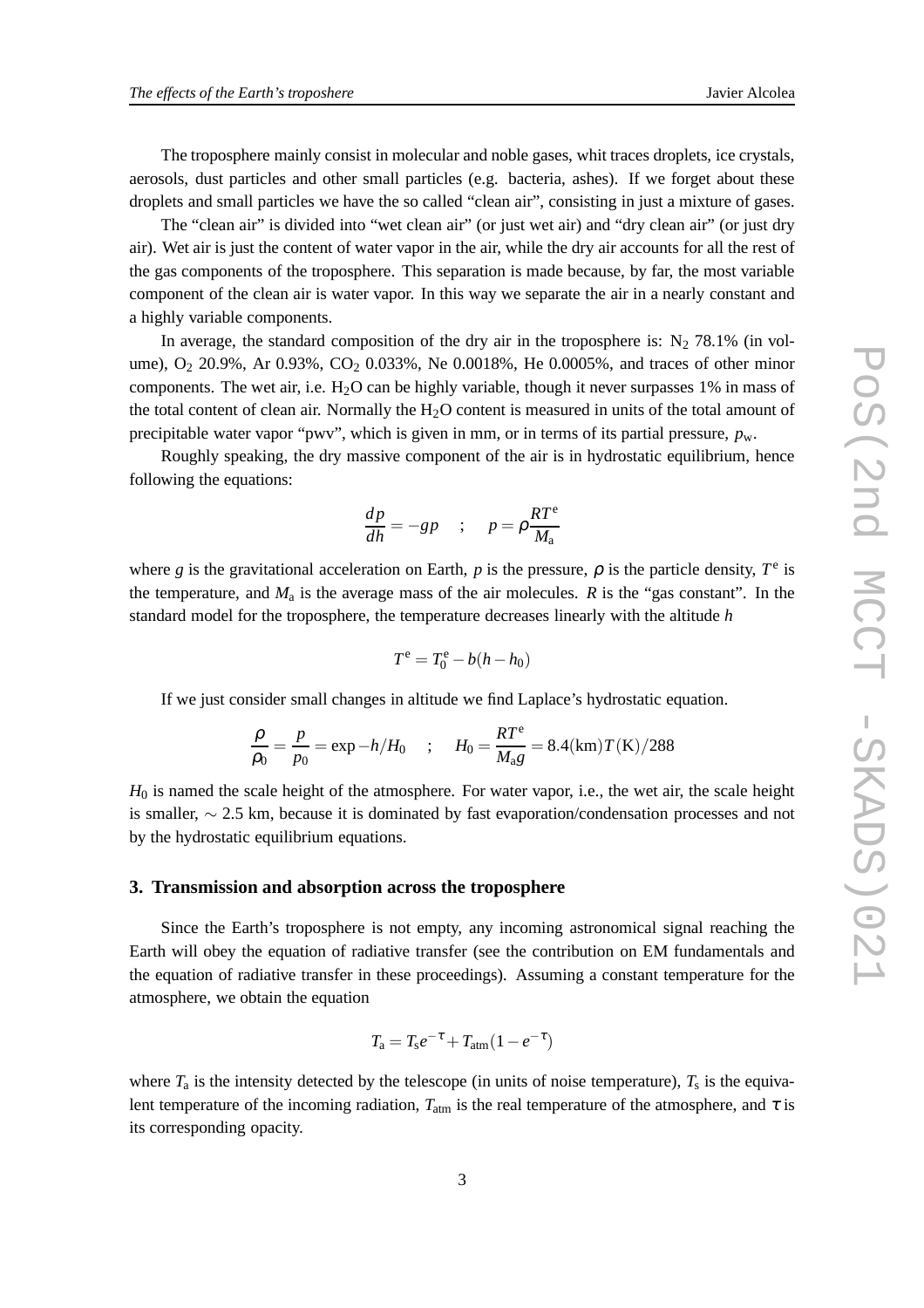Assuming an homogeneous atmosphere, we can express the opacity along the line of sight  $\tau$  in terms of the opacity at the zenith (the position just above us)  $\tau_0$  and the zenithal angle *z* (the angle between the line of sight and the zenith)

$$
\tau=\tau_0 X(z)
$$

where  $X(z)$  is the so called "air mass" number (amount of air along the path in units of the amount of air in the zenithal direction). In the plane parallel approximation for the atmosphere, the air mass is given by the simple expression  $X(z) = \sec(z)$ . A more accurate expression for  $X(z)$  y given by the formula

$$
X(z) = \frac{1}{\int_0^\infty \rho(h)dh} \int_0^\infty \frac{\rho(h)}{\sqrt{1 - \left(\frac{R}{R+h} \frac{n(0)}{n(h)} \sin^2(z)}\right)} dh
$$

where *R* is the Earth radius, *h* is the height above the Earth surface, and  $n(h)$  is the index of refraction at the height *h*.

In the formula

$$
T_{\rm a} = T_{\rm s}e^{-\tau} + T_{\rm atm}(1 - e^{-\tau})
$$

the zenith opacity depends on the frequency of the incoming radiation.

$$
\tau(v) = X(z)\tau_0\phi(v)
$$

For a molecule to absorb photons of any particular frequency it must have a transition near that frequency. At radio wavelengths, most of the molecular transitions of major species present in the atmosphere are pure rotational lines. At higher frequencies, vibrational and electronic transitions of  $H_2O$ ,  $CO_2$ ,  $O_2$  an  $O_3$  makes the sky opaque except for the well known NIR and visible windows (see Fig. 2).

Coming back to the radio domain, of all major components of clean air, just H<sub>2</sub>O and  $O_3$ (ozone), have a permanent electrical dipole moment. All the rest major components are either homo-nuclear  $(N_2, H_2)$  of linear symmetric species  $(CO_2)$ , and therefore their pure rotational transitions are forbidden.

 $O<sub>2</sub>$  is also homo-nuclear molecule, but its ground electronic state is not a singlet but a triplet  $3\Sigma$ , resulting in a large magnetic dipole moment. These (dipolar magnetic) transitions are not so stronger as those of water and ozone, but since  $O_2$  is much more abundant, its contribution is also important. This is way the tropospheric absorption at cm-, mm-, and sub-mm wavelengths is mainly due to water vapor, oxygen and ozone, in that order. Of course there are many other so called "minor components" that also contribute to the atmosphere opacity in the radio domain, but in much less importance.

There are additional minor contributions from ice crystals and droplets (of water and other species). There is also a "dry" pseudo-continuum absorption level due to absorption induced by collisions in symmetric diatomic molecules  $(N_2 \text{ and } O_2)$ , and a wet continuum too.

Resonant (line) absorption is due to the molecular transitions of the atmospheric species. In the troposphere, the collisional broadening (due to the pressure of the gas) dominates and determines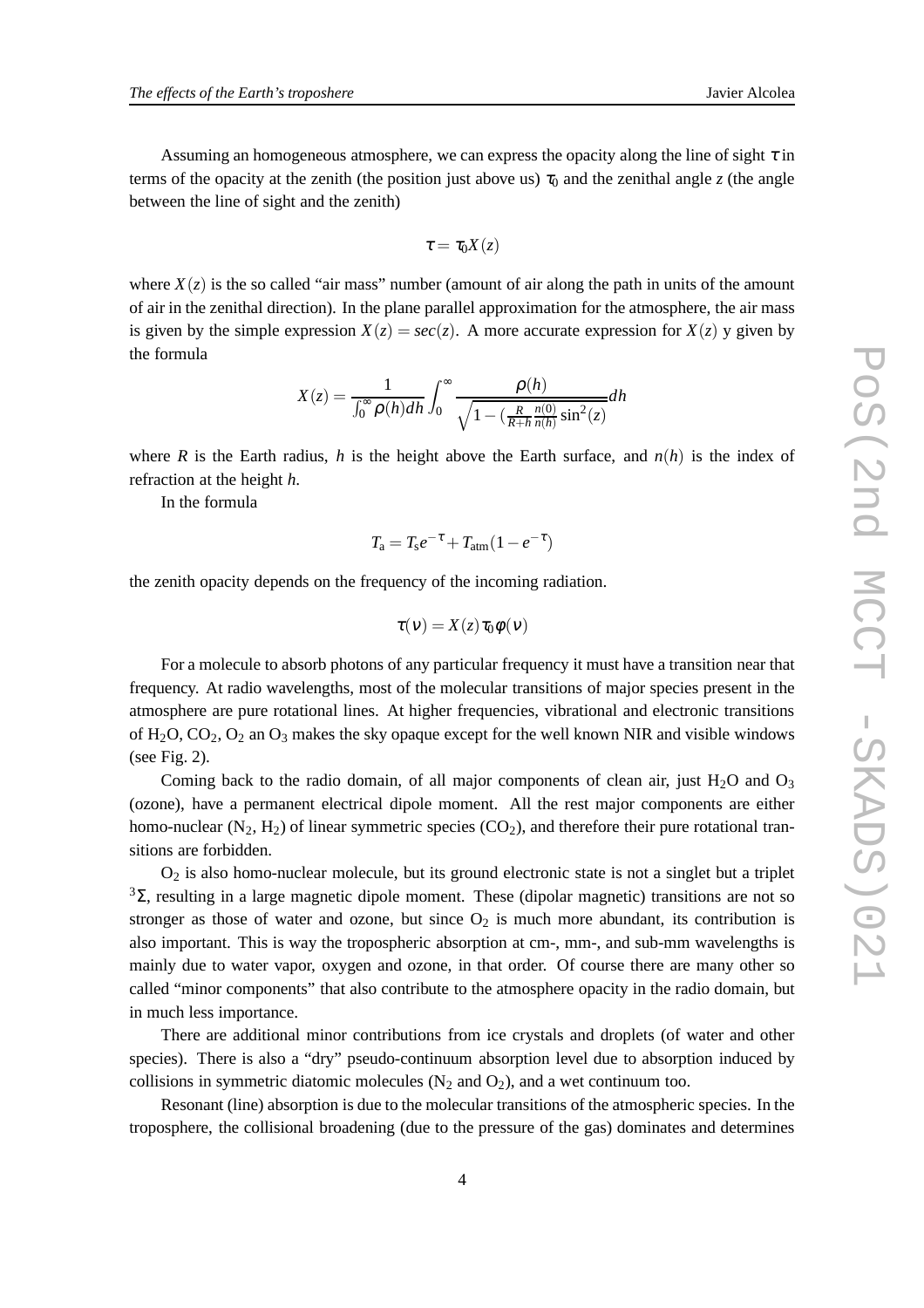

the radio, visible and NIR windows. The main species responsible for the atmospheric absorption at each wavelength/frequency are also indicated.

the widths and shapes of these lines. If the collisions are much faster than the spontaneous radiative decays, the line-shapes (profiles) of the transitions are given by the Van Vleck and Weisskopf profile

$$
\phi(v, v_0) = \frac{v\Delta v}{\pi v_0} \left( \frac{1}{(\Delta v)^2 + (v - v_0)^2} + \frac{1}{(\Delta v)^2 + (v + v_0)^2} \right)
$$

where  $\Delta v$  is the broadening parameter.

$$
\Delta v(p,T) = \Delta v_0(p_0,T_0) \frac{p}{p_0} (\frac{T_0}{T}) \gamma
$$

On the contrary, when pressure gets very low Doppler broadening due to random thermal motions becomes important, and the profiles of the lines are the convolution of a Lorentzian with a Gaussian: a Voigt profile.

### **4. Calibration of radio observations**

If we observe a radio source from the ground, our radiometer (or receiver) will receive a signal given by the equation

$$
T_{\rm a} = T_{\rm Rx} + \eta_1 T_{\rm s} e^{-\tau_0(\nu)X(z)} + \eta_1 T_{\rm atm}(1 - e^{-\tau_0(\nu)X(z)}) + T_{\rm amb}(1 - \eta_1)
$$

where  $T_{\text{Rx}}$  is the receiver noise (also in units of noise temperature),  $T_{\text{amb}}$  is the ambient temperature, and  $\eta_1$  is the coupling factor of the antenna to the sky (the factor  $1 - \eta_1$  thus measures the fraction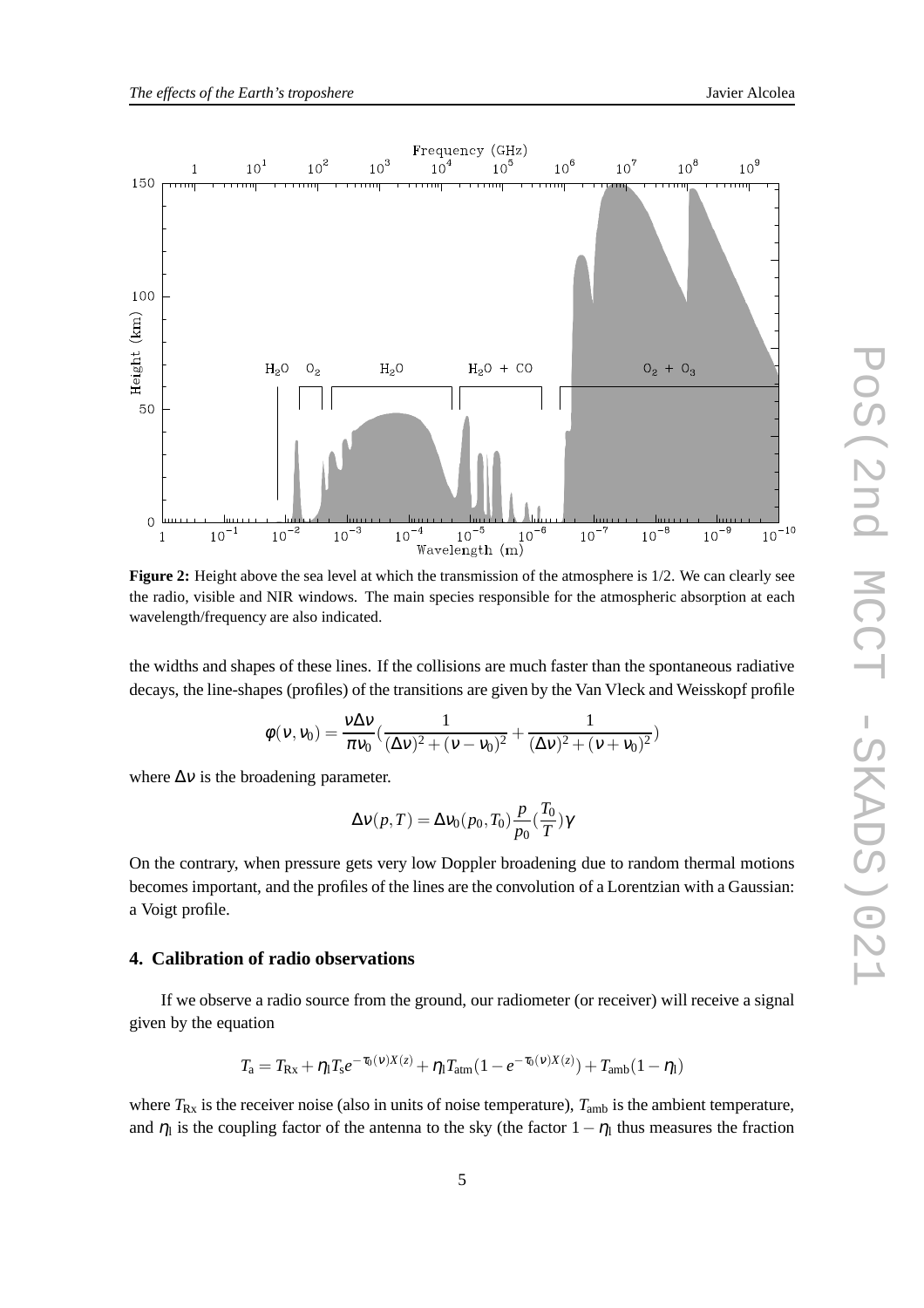of the signal that we pick up from the ground). However we are interested in scale units above the atmosphere, this is corrected for the attenuation of the sky, the so called  $T_a^*$ . Therefore, after correcting for these effects we obtain

$$
T_a^* = T_a \frac{e^{\tau_0(v)X(z)}}{\eta_1} = T_{\text{Rx}} \frac{e^{\tau_0(v)X(z)}}{\eta_1} + T_s + T_{\text{atm}} (e^{+\tau_0(v)X(z)} - 1) + T_{\text{amb}} (\frac{1}{\eta_1} - 1) e^{\tau_0(v)X(z)}
$$

The sensitivity  $\sigma$  of the radiometer is given by the classical formula

$$
\sigma = \frac{\sqrt{2} T_{sys}}{\sqrt{t \Delta \nu}}
$$

where *t* is the integration time and  $\Delta v$  is the spectral resolution.  $T_{sys}$  is the power detected by our radiometer in units of noise temperature. Neglecting the contribution of the radio source, whose power is by far much less that any other term in the equation, we obtain that the system noise temperature  $T_{\rm sys}$ , in equivalent units above the atmosphere, is given by the expression

$$
T_{\rm sys} = T_{\rm Rx} \frac{e^{\tau_0(v)X(z)}}{\eta_1} + T_{\rm atm}(e^{\tau_0(v)X(z)} - 1) + T_{\rm amb}(\frac{1}{\eta_1} - 1)e^{\tau_0(v)X(z)}
$$

This is why is so important to build receivers with low noise  $T_{Rx}$ , but at the same time, locate them in telescopes with low opacity at the frequency of work.

To calibrate the observations, compensating for the atmosphere attenuation, we need to measure the sky opacity. This is done by measuring the sky emissivity off source

$$
T_{\rm a} = T_{\rm Rx} + \eta_{\rm l} T_{\rm atm} (1 - e^{-\tau_0(\nu)X(z)}) + T_{\rm amb} (1 - \eta_{\rm l})
$$

*T*Rx is obtained from measurements of hot and cold loads of known emissivity (black bodies at known temperature).  $T_{\text{atm}}$  and  $T_{\text{amb}}$  are measured from weather stations, and from measurements of the sky emissivity at several zenith angles (sky tips).  $\eta_1$  is also measured in this way. These measurements can be done with the scientific receiver, or with special radiometers tuned to certain water lines (looking at zenith), and the aid of complex atmospheric models.

# **5. Atmospheric refraction**

Another effect introduced by the lower layer of the atmosphere is the bending of the light due to the refraction effects. Since the troposphere is not empty, we can also characterize it with an index of refraction *n*. The complex part of it is the responsible of the absorption effects we have described before. The real part, in turn, describes the actual travel speed of the light across these gas layers, as well as the bending of the rays due to the refraction effects. This bending has to be taking into account for a correct pointing of the telescope in the sky.

Except for frequencies near the tropospheric absorption lines, the atmospheric refraction is independent of the frequency: i.e., the troposphere is a non dispersive media. This refraction index can be approximately expressed in the following terms

$$
(n-1) = 7.7610^{-5} \frac{p}{T_{\text{atm}}} + 3.7310^{-1} \frac{p_{\text{w}}}{T_{\text{atm}}^2}
$$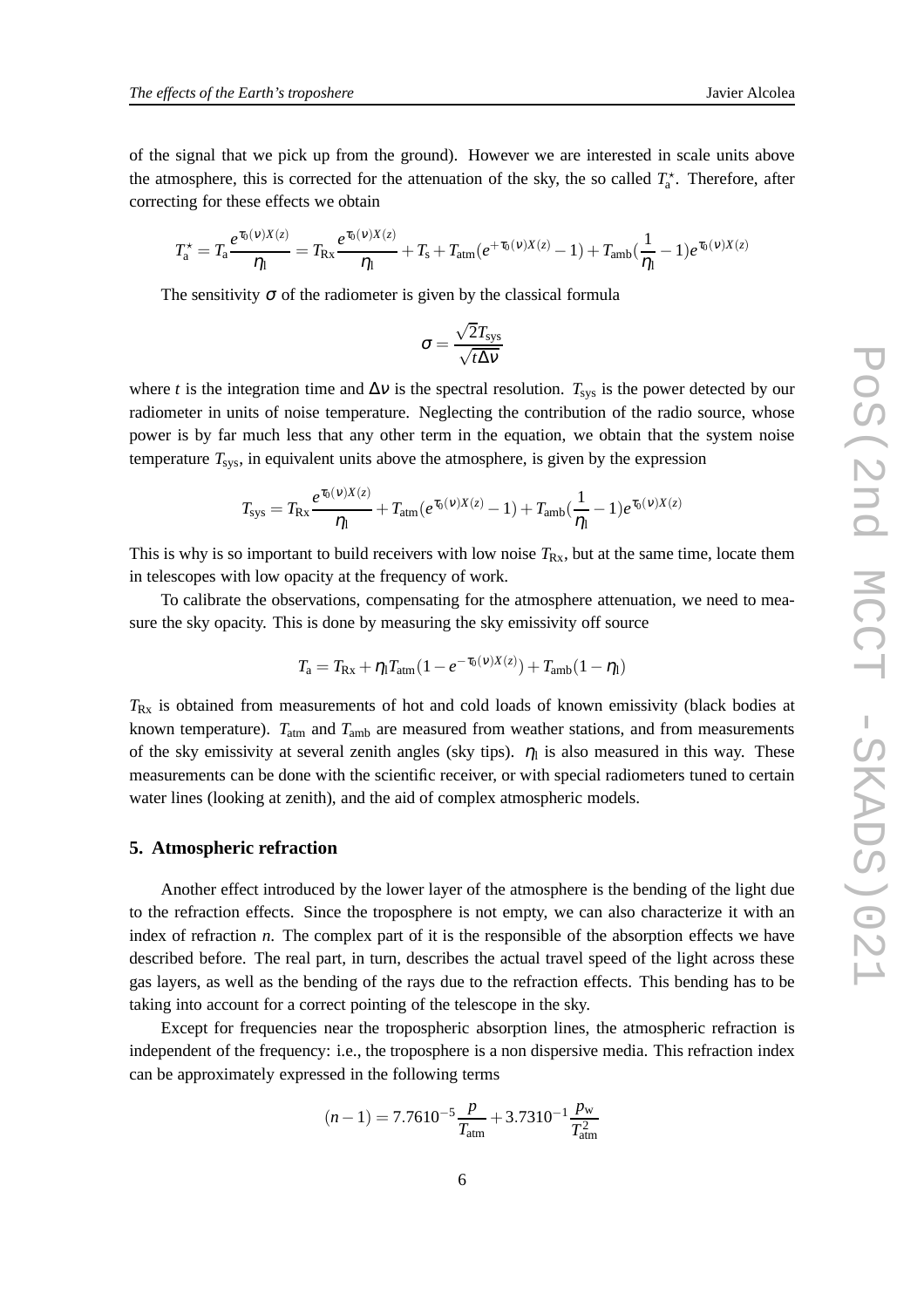where  $p$  and  $p_w$  are respectively the total air pressure and the partial pressure of water vapor (in units of 100 mB) and  $T_{\text{atm}}$  is the temperature of atmosphere (in K). As we see, refraction largely depends on the water vapor content, that we know is also the least stable component of the troposphere.

Because of the relatively large dependence of the refraction on the water content of the air, and also due to the large humidity inhomogeneities that can develop under certain conditions, sometimes radio-telescopes suffer from what has been called "anomalous refraction". During this phenomenon, changes in the pointing of the radio-telescope, as large as 30′′, can take place in time scales of tens of seconds, which can ruin the observation (depending on the required pointing accuracy, i.e. beam size). Anomalous refraction has been observed in large telescopes, with narrow beams, in mildly poor weather conditions. It is attributed to the passage of isolated high humidity air pellets in front of the beam of the telescope.

#### **6. Dispersion and anomalous dispersion**

Let's take a monochromatic plane wave propagating along the *x* direction:

$$
I(x,t) = I_0 e^{i(kx - \omega t)} \quad ; \quad \omega = 2\pi \quad ; \quad k = \frac{2\pi}{\lambda}
$$

This wave propagates with a phase velocity *v*, given by the equation

$$
v = \frac{\omega}{k} = \frac{c}{n}
$$

where *n* is the refraction index. If *n* does not depend on  $k$  (or  $v$ ), all monochromatic waves travel at the same speed, and non-monochromatic waves are not distorted. We say that the medium is non-dispersive.

If *n* depends on *k* (or <sup>ν</sup>), pure monochromatic waves will not all travel at the same speed, and non-monochromatic waves will be distorted as they propagate along the medium. We say that the medium is dispersive and  $\omega = \omega(k)$ . Assuming that there is a linear dependence between k and  $\omega$ (or if not, we just take a linear approximation, that will be valid only for a range of values of  $k$ ), the shape of the non-monochromatic waves will propagate at a velocity called "group velocity"  $v_g$ 

$$
v_{\rm g} = \frac{d\omega}{dk} = v + k\frac{dv}{dk} = v\left(1 + \frac{\lambda}{n}\frac{dn}{d\lambda}\right)
$$

If  $\frac{dv}{dk} < 0$  (or  $\frac{dn}{d\lambda} < 0$ ), i.e. the index of refraction grows with the frequency, the group velocity is smaller than phase velocity: this is called normal dispersion. If on the contrary,  $dv/dk$ 0 (or  $dn/d\lambda > 0$ ), i.e. the index of refraction decreases with frequency, the group velocity is larger than the phase velocity: this is called anomalous dispersion because the shape (and energy transported by the wave) propagates faster than the speed of the light in the media (but not faster than *c*).

For frequencies near those of the radio lines of  $O_2$ ,  $H_2O$  and  $O_3$ , the non-dispersive properties of the atmosphere are lost, since the travel speed does depend on the frequency. This is simply because opacity strongly depends on the frequency near the resonant absorption lines, and opacity (the imaginary part of the index of refraction) and the refraction index (the real part) must vary in a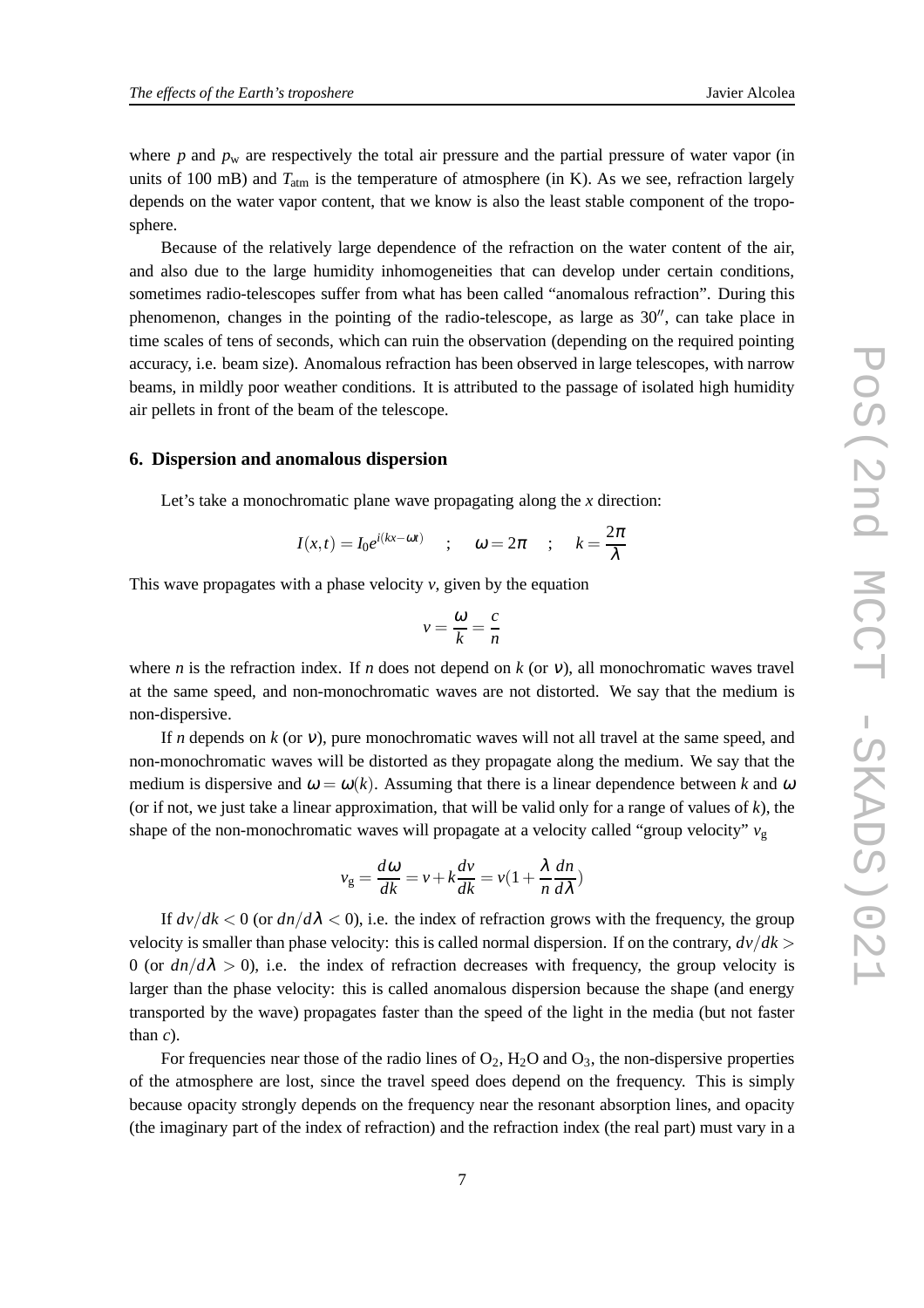similar way due to the Kramers-Kroning relations. Therefore we should have normal dispersion in one side of the line, and anomalous dispersion at the other side of the line. We have a phase delay at frequencies below that of the resonant line and, a phase advance at higher frequencies.

## **7. Tropospheric phase delays**

For interferometers, in addition to the absorption and refraction effects, we should also consider the delay (or phase) of the signal introduced by the atmosphere. As for the refraction, for the case of clean air, the most important source of atmospheric delay is the water content. Once more, this is very difficult to model and predict because if varies in time scales that depend on the weather conditions: humidity degree, wind, etc.

It has been empirically demonstrated that the delay due to water vapor is just proportional to the water vapor content of the atmosphere. In addition we also have an extra delay near strong absorption lines, similarly to what we have just discussed for the refraction. This is normal since these delays are just consequences of the different travel speeds depending on the value of the refraction index.

There are several ways of correcting or mitigating the effects of the atmospheric phase delay in interferometers. We can use atmospheric models in combination with weather stations. This method works up to some extent, but can not cope with the delays due to inhomogeneities in the wet air.

We can also intersperse observations of astronomical calibrators: i.e. point-like sources of well known position, and therefore for which the "due observed phase" is well known a priory. This is the normal approach, but requires that the change in phase delay between the direction of the calibrator and of the source, remains below  $\approx \pi$  radians between two consecutive observations of the science target or the calibrator. Otherwise is difficult to follow the trend of the phases and be sure that there are no additional  $2\pi$  radian jumps between the different observations. This limits the angular separation between calibrator and source, the duration of the duty cycle, and does not correct for the short time de-correlation of the signal.

We can combine the data taken simultaneously at two frequencies. Since the phase delay is due to the refraction index of the sky, if we are outside an absorbing line, the medium is not dispersive and the following relation must hold:

$$
\frac{\Delta \phi(v_1)}{v_1} = \frac{\Delta \phi(v_2)}{v_2}
$$

i.e. the phase delay is proportional to the observing frequency. We can use phases derived for a lower frequency observation to correct data at higher frequencies, where they are more difficult to estimate for many reasons (larger phase delays, noisier receivers, weaker calibrators, larger atmospheric opacities). This has bee used with success in both in VLBI and connected interferometers at cm- and mm-wavelengths.

A new experimental method is being tried at several observatories, for instance the IRAM Plateau e Bure Interferometer. It consist in including in each antenna, a dedicated receiver measuring the water vapor content the atmosphere along the line of sight. These receivers, normally called water vapor radiometers, measure the emission of the atmosphere in some water line, to